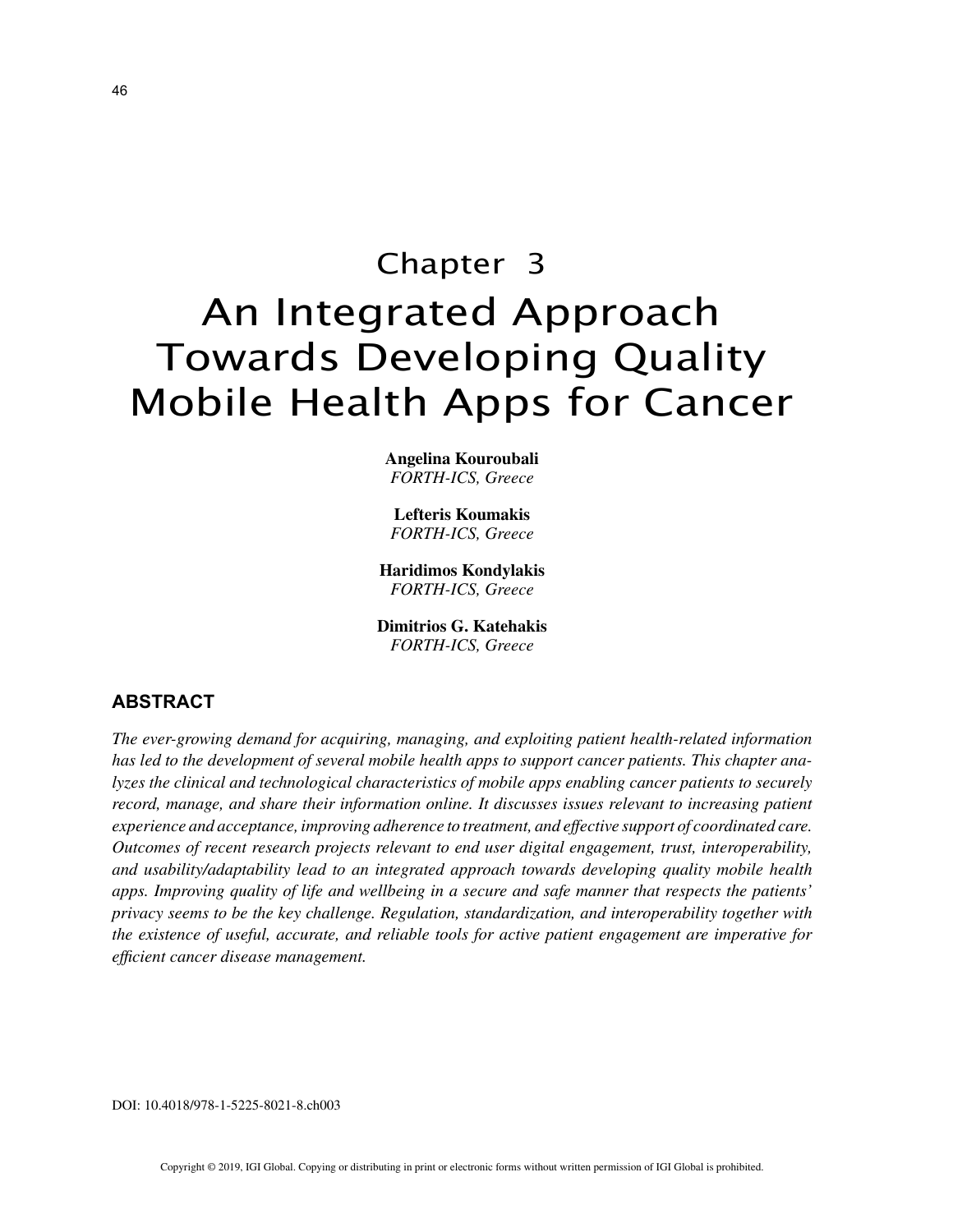## **INTRODUCTION**

Cancer is a generic term used to describe a large group of diseases that can affect any part of the body and is a leading cause of death worldwide (World Health Organization, 2018a). Cancer incidents have increased from 12.7 million in 2008 to 14.1 million in 2012, and this trend is projected to continue, with the number of new cases expected to rise a further 75%. This will bring the number of cancer cases close to 25 million over the next two decades (International Agency for Research on Cancer, 2015). The different phases in the cancer care continuum are prevention, early detection, diagnosis, treatment, survivorship, and end-of-life care. Many cancers can be prevented by not smoking, maintaining a healthy weight, not drinking too much alcohol, eating plenty of vegetables, fruits and whole grains, vaccination against certain infectious diseases, not eating too much processed and red meat and avoiding too much sunlight exposure (Kushi et al, 2012; Parkin et al., 2011). However despite prevention measures, some cancers do occur, while advances in medicine are helping patients increase their survival rate when cancer occurs. Cancer survivors live longer, following improved access to effective screening, diagnosis, and treatments. Individuals with cancer as a chronic condition need more complex, patient-centered quality of care across the entire cancer trajectory (Hewitt et al., 2005). As cancer is perceived as a chronic, rather than an acute, disease, concepts of patient empowerment and self-management become relevant also in the oncologic field (Kushi et al., 2012).

Cancer patients have supportive care needs during and after treatment. These relate to physical, emotional, and social needs that vary over time and between treatments. Cancer patients experience symptoms related to both the disease and the treatment, such as pain and fatigue. Care and support for patients with cancer should include early recognition of signs and symptoms, support for self-care, personalized care planning, and routine use of patient-reported outcome measures (Maher, 2013). Routine reporting of patient outcomes greatly facilitates the identification of present problems and impact of treatment. Patient reported outcomes also enhance patient-clinician communication that promote shared decision-making (Kotronoulas et al., 2014; Valderas et al., 2008). Reporting of outcomes and interacting with physicians over a digital application or app has been shown to lower overall symptoms of distress, improve quality of life (QoL), and result in fewer emergency visits and improved overall survival (Basch et al., 2016; Denis et al., 2017; Ruland et al., 2013).

Mobile devices are becoming an integral part of the healthcare industry, changing how care is delivered and received. Mobile health (mHealth) is a broad concept, used to describe a range of mobile technologies, most often consumer health care technologies, such as web-based information resources, remote monitoring, and telehealth. The World Health Organization describes mHealth as technologies like mobile phones, personal digital assistances, smartphones, patient monitoring devices, mp3 players for mobile learning and mobile computing (World Health Organization, 2011).

In recent years, Internet of Things (IoT) has emerged as a new computing paradigm, in which a continuum of devices and objects are interconnected with a variety of communication solutions (e.g. Bluetooth, WiFi, ZigBee, and GSM), enabling connectivity among heterogeneous IoT devices that can help improve the living standard of citizens. It is anticipated that more than 50 billion devices, ranging from smartphones, laptops, sensors, and game consoles, will be connected to the Internet through several heterogeneous access network technologies such as radio-frequency identification (RFID) and wireless sensor networks (Yaqoob et al., 2017). Future wireless systems will include myriad smart features and applications to make 5G the most intelligent and dominant wireless technology thus far (Al-Falahy  $\&$ Alani, 2017).